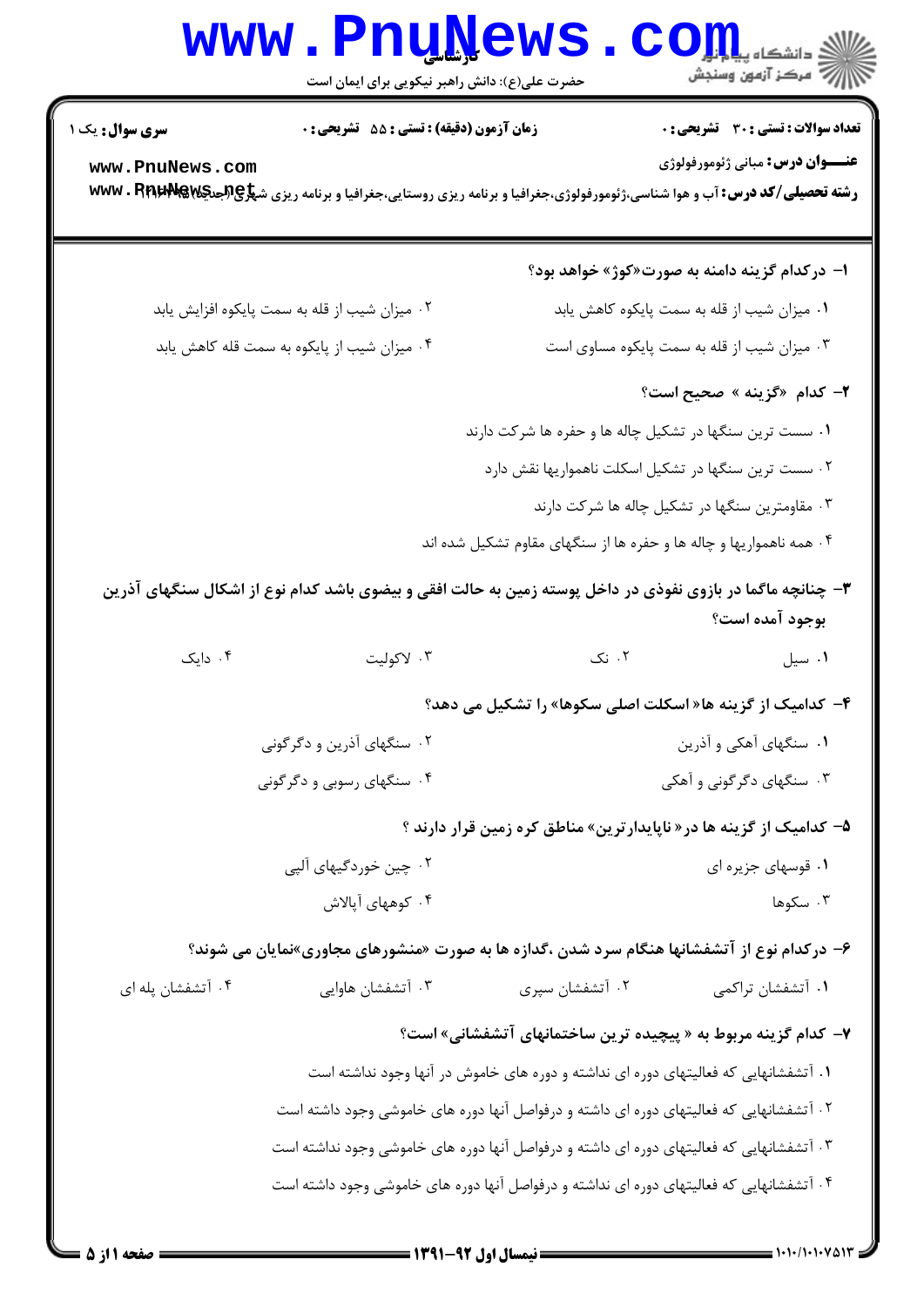|                                           | <b>www.PnuNews</b><br>حضرت علی(ع): دانش راهبر نیکویی برای ایمان است                                                                                                                             |                                                                                    | الله دانشگاه پیام در استفاه بار بار<br>الله عرکز آنههن وسنجش                            |  |
|-------------------------------------------|-------------------------------------------------------------------------------------------------------------------------------------------------------------------------------------------------|------------------------------------------------------------------------------------|-----------------------------------------------------------------------------------------|--|
| <b>سری سوال : ۱ یک</b><br>www.PnuNews.com | زمان آزمون (دقيقه) : تستى : 55 تشريحى : 0<br><b>رشته تحصیلی/کد درس: آ</b> ب و هوا شناسی،ژئومورفولوژی،جغرافیا و برنامه ریزی روستایی،جغرافیا و برنامه ریزی ش <del>پراچ (باهپایلا آی</del> www . R |                                                                                    | <b>تعداد سوالات : تستی : 30 - تشریحی : 0</b><br><b>عنـــوان درس:</b> مباني ژئومورفولوژي |  |
|                                           |                                                                                                                                                                                                 | ۸– در کدامیک از آتشفشانهای زیر «کالدئیرا» وجود دارد؟                               |                                                                                         |  |
| ۰۴ سهند                                   | تفتان $\cdot$                                                                                                                                                                                   | ۰۲ سبلان سیالان                                                                    | ۰۱ دماوند                                                                               |  |
|                                           |                                                                                                                                                                                                 | ۹- کدامیک از شهرهای زیر در«مسیر گدازه های بازالتی» بوده است؟                       |                                                                                         |  |
| ۰۴ همدان                                  | ۰۳ ماکو                                                                                                                                                                                         | ۰۲ تبریز                                                                           | ٠١ كرمانشاه                                                                             |  |
|                                           |                                                                                                                                                                                                 | •۱- میزان «کاهش ضخامت سنگ» به کدام گزینه بستگی دارد؟                               |                                                                                         |  |
|                                           | ۰۲ اندازه و شکل کانی و وزن طبقه فوقانی                                                                                                                                                          |                                                                                    | ۰۱ وزن طبقه و ویژگی شیمیایی کانی                                                        |  |
|                                           | ۰۴ اندازه و شکل کانی و میزان فرسایش آبی                                                                                                                                                         | ۰۳ میزان فرسایش کانی و ویژگی شیمیایی سنگ                                           |                                                                                         |  |
|                                           |                                                                                                                                                                                                 | 11- تکه تکه شدن سنگها بر اثر آب چه نامیده می شود ؟                                 |                                                                                         |  |
| ۰۴ هیدروکلاستی                            | ۰۳ هالوکلاستی                                                                                                                                                                                   | ۰۲ کریوکلاستی                                                                      | ۰۱ ترموکلاستی                                                                           |  |
|                                           |                                                                                                                                                                                                 | <b>۱۲</b> - کدامیک از گزینه های زیر از شرایط ضروری برای تشکیل« سولی فلوکسیون» است؟ |                                                                                         |  |
|                                           | ۰۲ آب ،رسوب ریزدانه سست،عامل شیب                                                                                                                                                                |                                                                                    | ۰۱ آب،رسوب ریزدانه سست،پوشش گیاهی                                                       |  |
|                                           | ۰۴ آب،حرکت یکپارچه حجمی از مواد،جابجایی مواد سنگی                                                                                                                                               | ۰۳ آب،عامل شیب،پوشش گیاهی                                                          |                                                                                         |  |
|                                           |                                                                                                                                                                                                 | ۱۳- اصطلاح« ریل واش»مربوط به کدام گزینه می شود؟                                    |                                                                                         |  |
|                                           | ۰۲ سقوط و ریزش سنگها                                                                                                                                                                            |                                                                                    | ۰۱ لغزش                                                                                 |  |
|                                           | ۰۴ پیچان رود                                                                                                                                                                                    |                                                                                    | ۰۳ هرزآبهای اولیه                                                                       |  |
|                                           |                                                                                                                                                                                                 | ۰۱۴ کدام گزینه به طور صحیح شکل واقعی «مخروط افکنه» را بیان می کند                  |                                                                                         |  |
|                                           | ۰۱ راس مخروط افکنه در دهانه خروجی کوهستان و قاعده به سمت دشت است،درشترین قطعات آبرفتها در حوالی دهانه مخروط است                                                                                 |                                                                                    |                                                                                         |  |
|                                           | ۰۲ راس مخروط افکنه در دهانه ورودی کوهستان و قاعده به سمت دشت است،درشترین قطعات آبرفتها در حوالی قاعده ته نشین شده                                                                               |                                                                                    | است                                                                                     |  |
|                                           | ۰۳ راس مخروط افکنه در دهانه خروجی دشت و قاعده به سمت کوهستان است،ریزترین قطعات آبرفتها در حوالی دهانه مخروط است                                                                                 |                                                                                    |                                                                                         |  |
|                                           | ۰۴ راس مخروط افکنه در دهانه خروجی کوهستان و قاعده به سمت دشت است،درشترین و ریزترین قطعات آبرفتها در همه جا به چشم                                                                               |                                                                                    | می خورند                                                                                |  |
|                                           |                                                                                                                                                                                                 |                                                                                    |                                                                                         |  |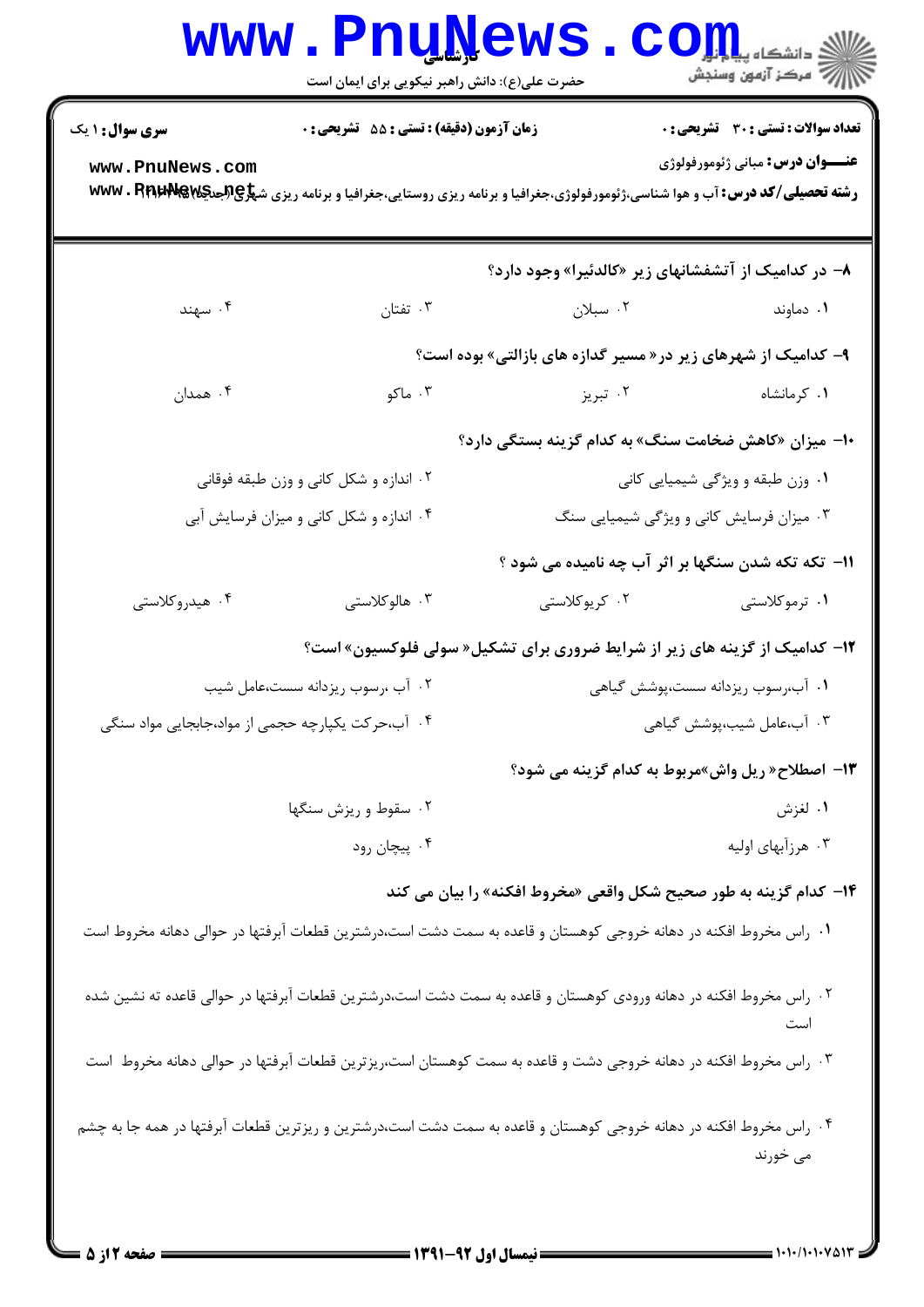## **www.PnuNews.com** ے۔<br>|||/<sup>||7</sup> مرکز آزمون وسنجش حضرت علی(ع): دانش راهبر نیکویی برای ایمان است **تعداد سوالات : تستي : 30 ٪ تشريحي : 0 سری سوال : ۱ یک** زمان آزمون (دقيقه) : تستى : 55 ٪ تشريحي : 0 **عنـــوان درس:** مباني ژئومورفولوژي www.PnuNews.com **رشته تحصیلی/کد درس: آب و هوا شناسی،ژئومورفولوژی،جغرافیا و برنامه ریزی روستایی،جغرافیا و برنامه ریزی ش<del>پلوچچیچی @wwv . Rppp &</del>** 1۵- بهترين محل تشكيل« مخروط افكنه» در چه ناحيه اي است؟ ۰۲ جنگلهای انبوه ٠١. سواحل در باها ۰۴ حاشیه باتلاقها و فالزها ۰۳ حاشیه دشتها و حوضه انتهایی ۱۶- کدام گزینه در مورد «نوناتاک» صحیح است؟ ٠١ قلل پراكنده كه سطح گنبد يخي را شكافته است ۲. قلل پراکنده که از زیر سطح آب به بالای سطح آب رسیده است ۰۳ قلل پراکنده که در زیر سطح برفی پراکنده است ۰۴ قلل بسیار مرتفع که یخچالهای عظیم را تشکیل می دهد ۱۷- علت کاهش ضخامت یخ در حاشیه زبانه یخچالهای کوهستانی کدام گزینه است؟ ۰۱ کمبود بارش در حاشیه یخچال ۰۲ ذوب یخ بخاطر انعکاس حرارت روی دامنه های مجاور دره ۰۳ ذوب یخ بخاطر حرارت زیرین حاشیه دامنه های مجاور دره ۰۴ بخاطر وجود یخ رفتهای زیرین در کنار دامنه های مجاور دره **۱۸**- یخچالهایی که از «اتصال پهلو به پهلوی زبانه یخچالی و یا از روی هم قرارگیری آنها شکل گرفته اند» چه نامیده می شوند؟ ۰۴ يخچال مرکب ۰۳ پخچال دره ای ٢. يخچال انشعابي ۰۱ يخچال مشبک **۱۹**- پنی نانت براثر چه پدیده ای بوجود می آید؟ ۰۱ حاصل تبخیر مستقیم یخ بوده و با تشعشع حرارتی خورشید ارتباط مستقیم دارد ۰۲ حاصل حرارت دیواره های دره بوده و با حرارت خورشید ارتباط ندارد ۰۳ حاصل برودت بسیار زیاد برف بوده است ۰۴ حاصل برودت بسیار زیاد هوا و برف زیاد بر روی دیواره دره است **۲۰**- «حفره گودی که در ته سیرک یخچالی بوجود می آید و بعد از ذوب یخها به دریاچه ای در مرکز سیرک تبدیل می شود »چه نام دارد؟ ۰۴ ناف ۰۳ نوناتاک ۰۲ هورن ۰۱ ورو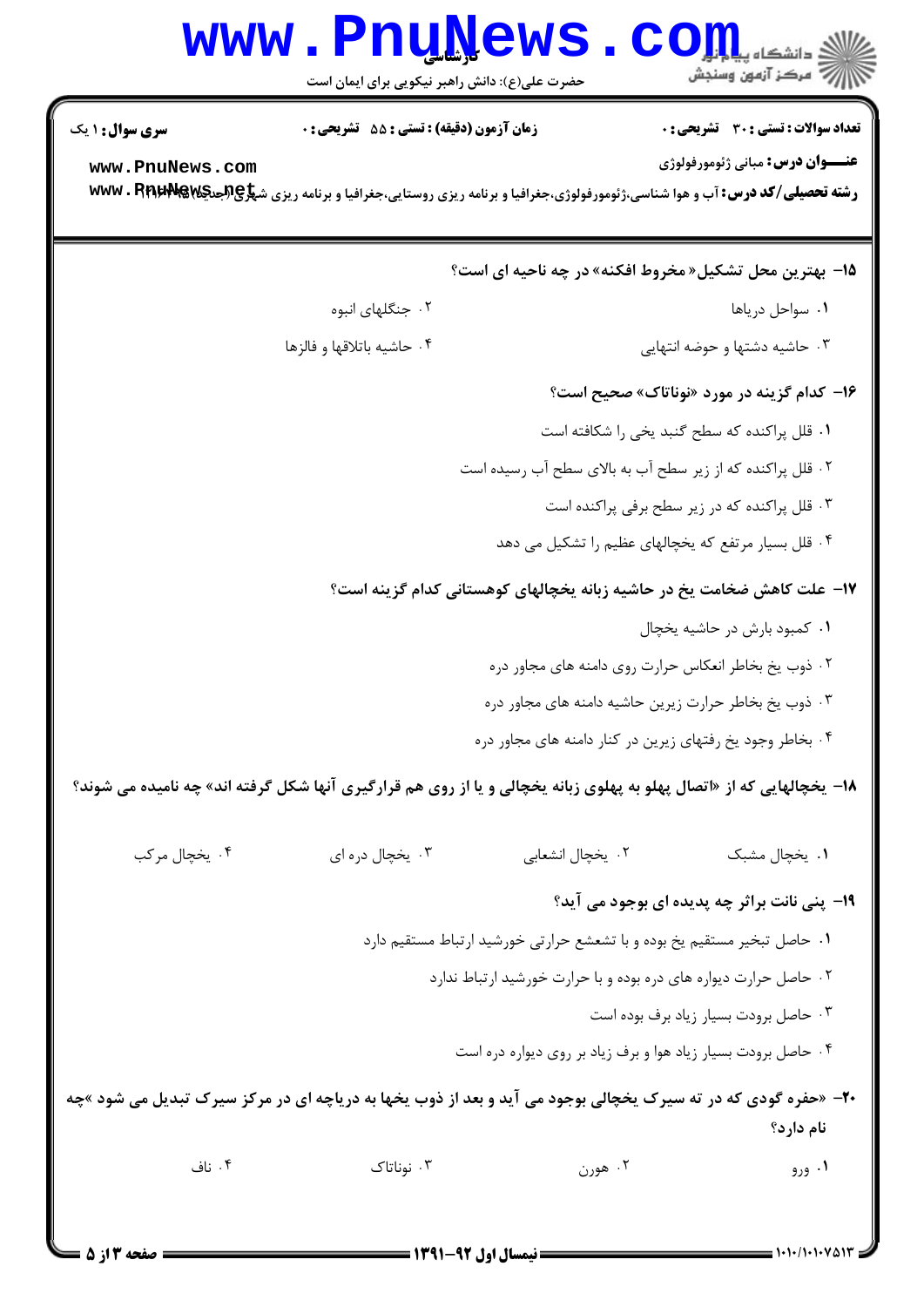|                                                                                                               | <b>WWW.PNUNEWS</b><br>حضرت علی(ع): دانش راهبر نیکویی برای ایمان است                                                                             |                                                                                    | دانشڪاه پياي <mark>ا بار</mark> ا<br>// " مرکز آزمون وسنجش |  |  |  |
|---------------------------------------------------------------------------------------------------------------|-------------------------------------------------------------------------------------------------------------------------------------------------|------------------------------------------------------------------------------------|------------------------------------------------------------|--|--|--|
| <b>سری سوال :</b> ۱ یک                                                                                        | زمان آزمون (دقیقه) : تستی : 55 آتشریحی : 0                                                                                                      |                                                                                    | <b>تعداد سوالات : تستی : 30 ٪ تشریحی : 0</b>               |  |  |  |
| www.PnuNews.com                                                                                               | <b>رشته تحصیلی/کد درس: آ</b> ب و هوا شناسی،ژئومورفولوژی،جغرافیا و برنامه ریزی روستایی،جغرافیا و برنامه ریزی ش <del>پاوچاهیاچه WWW . P،</del> pp |                                                                                    | <b>عنـــوان درس:</b> مباني ژئومورفولوژي                    |  |  |  |
| <b>۲۱</b> - تپه های برجسته ای که از مازاد محلی بار جامد یخچالها و یخرفتهای کف به وجود می آیدچه نامیده می شود؟ |                                                                                                                                                 |                                                                                    |                                                            |  |  |  |
| ۰۴ سالپوسلکا                                                                                                  | ۰۳ اسکر                                                                                                                                         | ۰۲ دروملين                                                                         | ۰۱ اس                                                      |  |  |  |
| ۲۲- تغییرات امواج در ساحل تابع کدام یک از گزینه های زیر است؟                                                  |                                                                                                                                                 |                                                                                    |                                                            |  |  |  |
|                                                                                                               | ۰۲ توپوگرافی ساحل و باد محلی                                                                                                                    | ۰۱ توپوگرافی زیر آب و شکل ساحل                                                     |                                                            |  |  |  |
|                                                                                                               | ۰۴ شکل ساحل و جنس خاک ساحل                                                                                                                      | ۰۳ پوشش گیاهی محلی و توپوگرافی ساحل                                                |                                                            |  |  |  |
|                                                                                                               |                                                                                                                                                 | ۲۳- سواحلی که شکل آنها به صورت پرتگاه سنگی باشد چه نامیده می شود؟                  |                                                            |  |  |  |
| ۰۴ ساحل پلاژی                                                                                                 | ۰۳ سواحل بندری                                                                                                                                  | ۰۲ دریا بار                                                                        | ۰۱ دره دریایی                                              |  |  |  |
|                                                                                                               |                                                                                                                                                 | <b>۲۴</b> - زمان عبور دو قله پیاپی « موج » نسبت به یک نقطه ثابت چه نامیده می شود ؟ |                                                            |  |  |  |
| ۰۴ شکل ساحل                                                                                                   | ۰۳ دوره موج                                                                                                                                     | ۰۲ ارتفاع موج                                                                      | ۰۱ طول موج                                                 |  |  |  |
|                                                                                                               |                                                                                                                                                 | <b>۲۵</b> – کدام گزینه باعث« پایین بودن میزان شوری آب عرضهای بالا» شده است؟        |                                                            |  |  |  |
| ۰۴ کمبود تبخیر                                                                                                | ۰۳ نزدیکی به خشکی                                                                                                                               | ۰۲ نزدیکی به استوا                                                                 | ٠١ زمان تابش بيشتر                                         |  |  |  |
| ۲۶– کدامیک از گزینه ها در چرای بیش از اندازه ، به محیط ضربه بیشتری وارد می کند؟                               |                                                                                                                                                 |                                                                                    |                                                            |  |  |  |
| ۰۴ شتر                                                                                                        | ۰۳ بز                                                                                                                                           | ۰۲ گوسفند                                                                          | ۰۱ گاو                                                     |  |  |  |
|                                                                                                               |                                                                                                                                                 | <b>۲۷</b> - مواد تشکیل دهنده« رسوب رودخانه های حاره ای »کدام گزینه زیر است؟        |                                                            |  |  |  |
| ۰۴ ماسه سنگ و رس                                                                                              | ۰۳ رس و ریگ                                                                                                                                     | ۰۲ ريگ و ليمون                                                                     | ۰۱ ليمون و رس                                              |  |  |  |
|                                                                                                               |                                                                                                                                                 |                                                                                    | <b>٢٨</b> - «بده يخچالي» چيست؟                             |  |  |  |
|                                                                                                               |                                                                                                                                                 | ۰۱ مقدار حجم یخی که در طول یکسال از عرض بستری عبور کند                             |                                                            |  |  |  |
|                                                                                                               |                                                                                                                                                 |                                                                                    | ۰۲ مقدار برف باریده در عرض یکسال                           |  |  |  |
|                                                                                                               |                                                                                                                                                 |                                                                                    | ۰۳ مقدار برف آب شده در عرض یکسال                           |  |  |  |
|                                                                                                               |                                                                                                                                                 |                                                                                    | ۰۴ مقدار يخ آب شده در طول يكسال                            |  |  |  |
| ۲۹- کدامیک از اشکال تراکمی یخرفتها مورد استفاده در روستا و شهر به عنوان خطوط ارتباطی است؟                     |                                                                                                                                                 |                                                                                    |                                                            |  |  |  |
| ۰۴ وارو                                                                                                       | 1, 0.5                                                                                                                                          | ۰۲ أس                                                                              | ۰۱ اسکر                                                    |  |  |  |
|                                                                                                               |                                                                                                                                                 |                                                                                    |                                                            |  |  |  |
|                                                                                                               |                                                                                                                                                 |                                                                                    |                                                            |  |  |  |

 $= 1.1 \cdot 11.1 \cdot V \Delta 17$